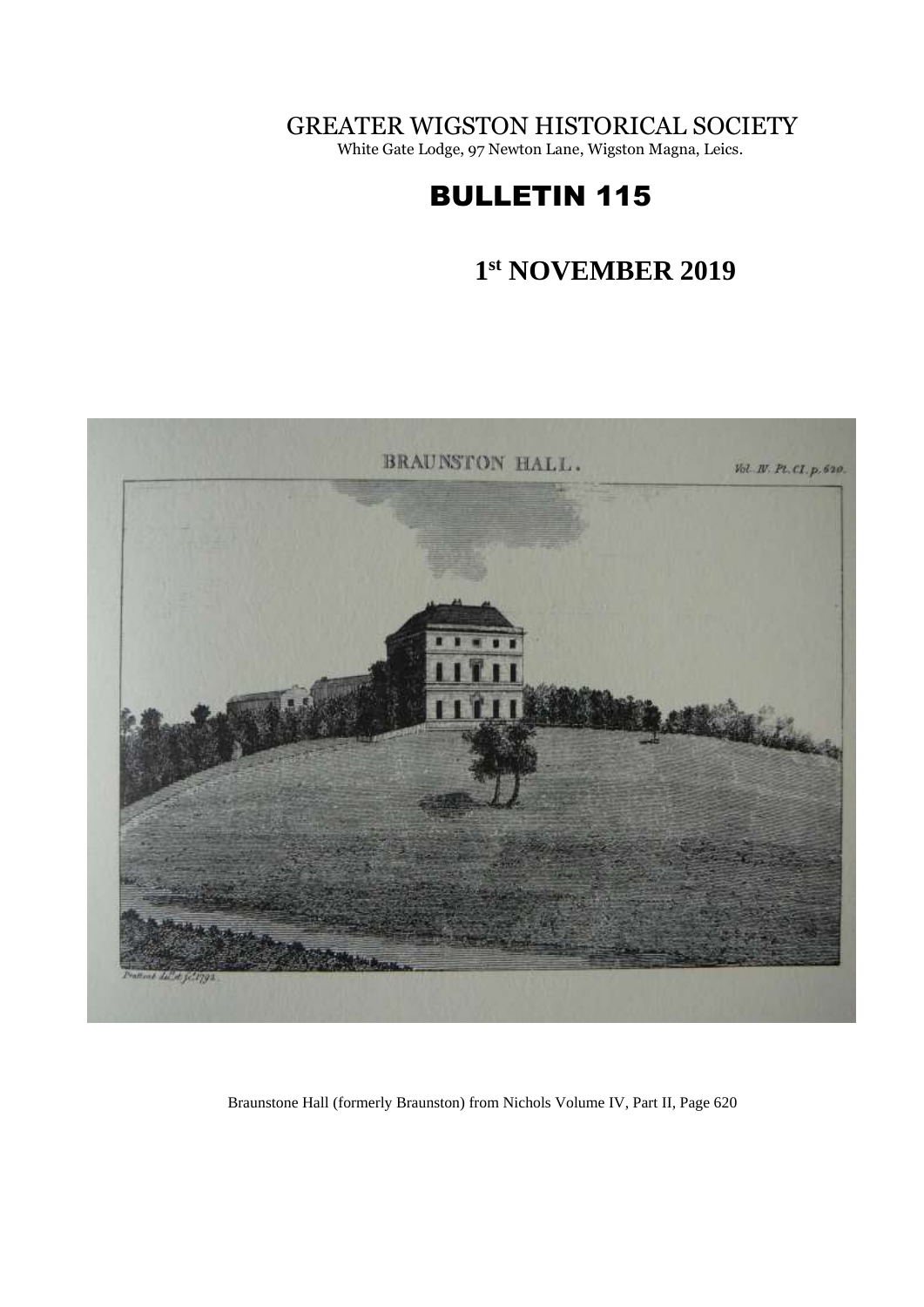# **PROGRAMME OF MEETINGS – NOVEMBER 2019 TO AUGUST 2020**

#### **Wednesday 27 th November 2019 (note change of date)**

Gunpowder Plot - Sally Henshaw 7.30p.m. Wigston College Concert Hall, Station Road, Wigston. LE18 2DS

# **Wednesday 18th December 2019**

Christmas Social and talk on Edith Piaf – Julie Ede 7.30p.m. Wigston College Concert Hall, Station Road, Wigston. LE18 2DS \*(Please bring £2 on the night towards refreshments, guests will be charged £3)

# **Wednesday 15th January 2020**

Rise & Decline of the Coaching Trade in Market Harborough – Dr Len Holden 7.30p.m. Wigston College Concert Hall, Station Road, Wigston. LE18 2DS

# **Wednesday 19th February 2020**

AGM followed by Presentation of Pictures of Wigston – Mike Forryan 7.30p.m. Wigston College Concert Hall, Station Road, Wigston. LE18 2DS

#### **Wednesday 18th March 2020**

No Greater Enemy: Leicester & the Influenza Epidemic of 1918/19 – Cynthia Brown 7.30p.m. Wigston College Concert Hall, Station Road, Wigston. LE18 2DS

# **Wednesday 15th April 2020**

In Search of Daniel Lambert – Philippa Massey 7.30p.m. Wigston College Concert Hall, Station Road, Wigston. LE18 2DS

#### **Wednesday 20th May 2020**

The History of Milestones – Helen Crabtree 7.30p.m. Wigston College Concert Hall, Station Road, Wigston. LE18 2DS

# **Tuesday 16th June 2020 (note change of day)**

Visit to Lamport Hall, Northamptonshire With refreshments, times to be advised

# **Saturday 25th July 2020 (extra event)**

Special 40<sup>th</sup> Anniversary Celebrations Details to be advised

#### **Wednesday 19th August 2020**

Guided walk in Oakham – Jill Collinge, Blue Badge Guide, to be followed by pub meal Time to be advised

The Bulletin is published three times a year on  $1<sup>st</sup>$  March, July and November. Articles etc., (which are always welcome) should be submitted to the Editor, Tricia Berry, three clear weeks before publication date please.

Society's website: [www.wigstonhistoricalsociety.co.uk](http://www.wigstonhistoricalsociety.co.uk/) Chairman: Mike Forryan's email: [chairman@wigstonhistoricalsociety.co.uk](mailto:chairman@wigstonhistoricalsociety.co.uk)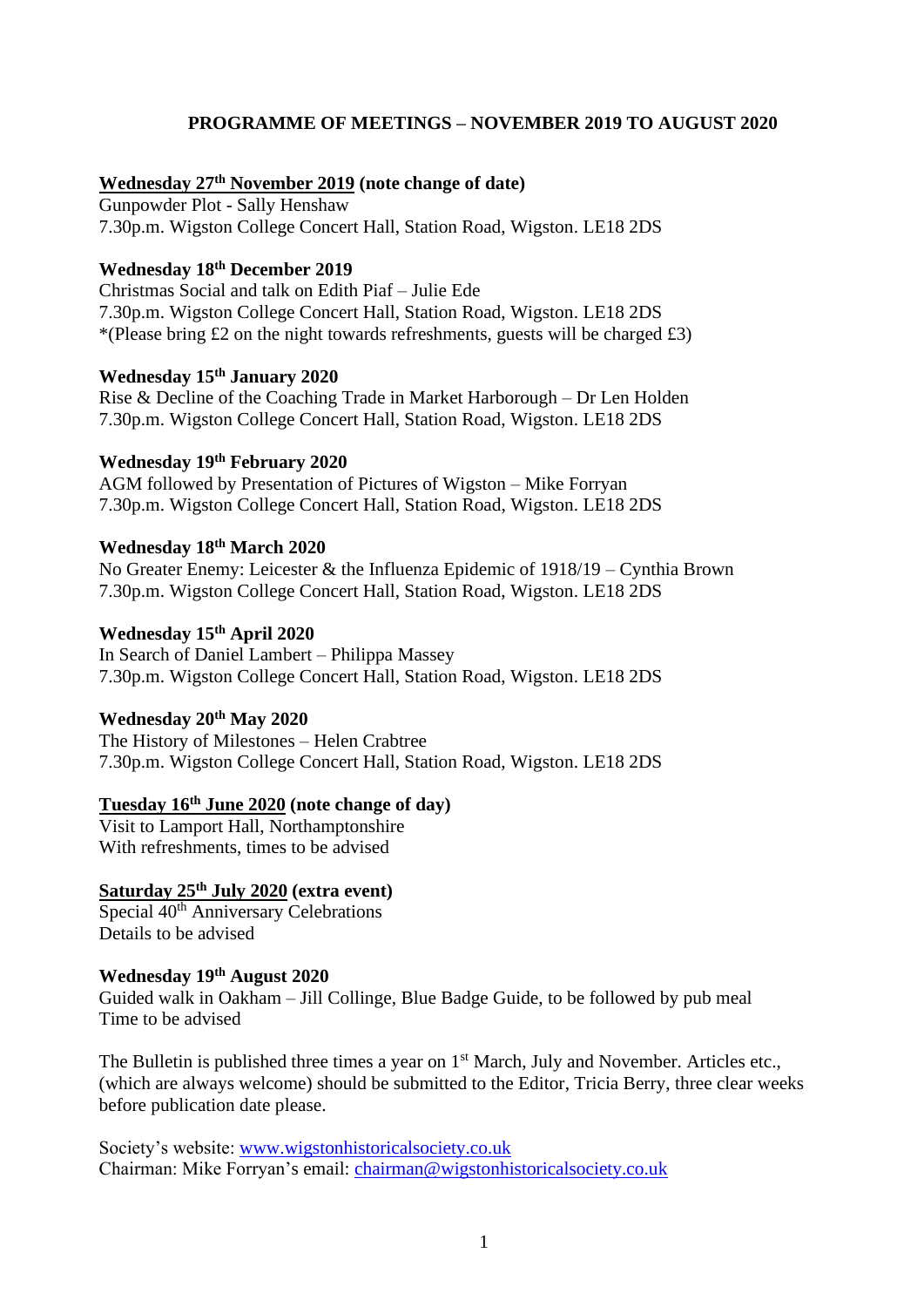## **AUGUST 2019 MEETING GUIDED WALK AROUND ANCIENT LEICESTER FOLLOWED BY OPTIONAL AFTERNOON TEA**

Members did not have to travel far for the summer outing on this occasion. We met in the early afternoon in Leicester on St Nicholas' Circle overlooking the Jewry Wall museum (now closed) and the Roman remains. Our guide was Leigh, a member and treasurer of Leicester Civic Society which promotes a number of themed walks around Leicester. For a change, the weather was just right for our walk with the promise of even hotter temperatures for the following bank holiday weekend (which materialised). Leigh explained that in the planned two hour tour we would not actually walk very far proving that the ancient centre of the town is quite compact. She would split the places to be visited into three time spans, Roman, medieval and middle ages.

The Roman element was the Jewry Wall and the remains of the Roman baths. Although the Wall has obviously been known about for ever, the remains of the baths were not discovered until the 1930s when the site was being excavated prior to the building, of all things, a swimming baths. The original Roman town had been created by the end of the 1C AD on the banks of the River Soar. This formed a defensive boundary with the other sides being originally ditch and rampart. These were later walled which followed what we now know as Mill Lane, Southgate Street, Millstone Lane, Horsefair Steet, Gallowtree Gate, Church Gate, Sanvey Gate and Soar Lane. The town was named Ratae Coritanorum by the Romans. The Jewry Wall itself formed a barrier between the baths and the forum which stood roughly where St Nicholas' church stands today. It is thought that the site was in use for 200 years until a fire destroyed it in 360AD. Water was brought by a stone aqueduct from Knighton Brook via Conduit Street. The Wall itself was constructed of stone and brick and the clearly visible holes were made for scaffolding poles. The wall has survived so well probably because at one time it was the west end of the church.

We then walked into the St Nicholas' church yard. The church is originally Saxon, some 900 years old, and built using stone and brick from the Roman baths. It was substantially altered in the 19C as were many churches. It was perhaps the cathedral for Leicester Diocese in its first existence before Leicester became part of Lincoln and then Peterborough dioceses. (Leicester was re-established as a diocese in its own right in 1926 when St Martin's became the Bishop's seat). It was at first dedicated to St Augustine before becoming St Nicholas in 1225. Before leaving the Roman era we were reminded of the latest discoveries of Roman pavements and pillars which indicate the town was probably more important to the Romans than had been thought in the more recent past.

We then moved via Castle Street to St Mary de Castro church where we were lucky. It was about to be closed but we were allowed to come in for a short time. By coincidence the person in charge was well known to some long term Wigston residents. It was John Burton who kept a stationery and paper shop in Leicester Road for many years. He pointed out many of the unusual features, the sedilia where priests sat near the altar in arches in the wall, the Norman arches, especially around the doors inside and out, the two aisles, one for the castle residents and the other for the townspeople, the tower, once outside the church, but now incorporated within it, and the font not in the correct position. We were reminded of the taking down of the spire in 2013 because it was unsafe, and one member jokingly pointing out that Wigston might soon have a spare spire (from our own St. Wistans Church)!!!

Our next stop was on Castle Green just through the archway from the church door. What we see today is the Castle Hall of 1150 built by Robert de Beaumont, but with a more modern frontage subsequently added. It has one of the best roof constructions in the country. Having more recently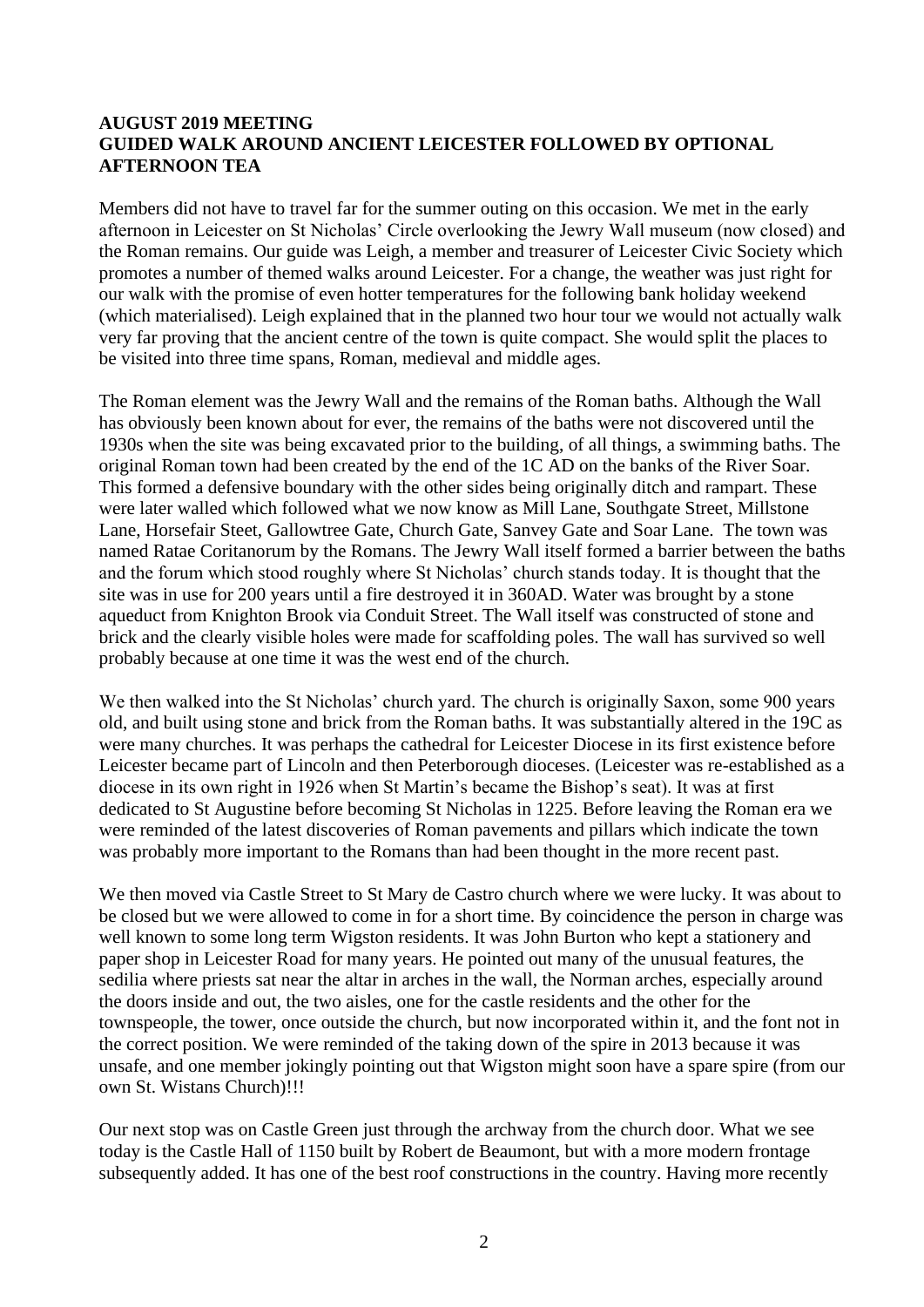served as the law courts it is now part of De Montfort University. The castle itself was originally a motte and bailey of which the only part remaining is the cut off motte, it can be climbed with a good view from the top. The castle was of course developed, extended and made more secure over the centuries. Originally the motte and bailey were built by Hugh de Grantmesnil in 1068, two years after the Battle of Hastings. Parliament sat at Leicester Castle three times, kings stayed there during their travels, but not Richard III, people were knighted and Chaucer married his 3<sup>rd</sup> wife in St Mary de Castro in 1360. In more recent times J M Barrie of Peter Pan fame worked as a reporter in the courts and the famous green bicycle murder trial took place there 100 years ago. This concluded medieval Leicester and we moved on to the post 1485 period.

We walked to Jubilee Square, the current and original site of what remains of the Highcross, it having been moved several times over the years. Then we walked down what is now Highcross Street but in earlier times was called High Street. The Wednesday market was held here. The main features of the current Highcross Street are the remains of the town wall against which stood Leicester Gaol where Daniel Lambert was at one time employed. Further down (on the left) is the Elizabethan Free Grammar School, now a restaurant, of which both Elizabeth I and William Wyggeston were benefactors. Inside there is a further example of a timber beamed roof. Elizabeth also gave the town its first conduit, to bring in fresh water, since the Roman aqueduct described earlier. More or less opposite is the site of the former White Boar Inn where Richard III slept before he travelled out to Bosworth Field 534 years ago more or less to the day, the name being changed to the Blue Boar after Henry VII won the battle.

We then retraced our steps to the corner of Applegate and Guildhall Lane which was earlier known as Holyrood and then Town Hall Lane. This and Silver Street are two of the oldest streets in the town. Wygstons House, where we were later to take afternoon tea, was the home of Roger Wygston (uncle of William Wyggeston who is commemorated on the Clock Tower).The family were very successful wool merchants. This is the oldest house in Leicester albeit with an early 18C façade to Applegate.

The oldest part of the Guildhall is dated 1390 with the second part added in 1450, the divide is clearly seen from the outside with different windows and roof covering. Inside the main hall the roof also shows the different stages with examples of cruck and Queen post designs. The hall was the original home of the Corpus Christie Guild of wool merchants but this was disbanded as part of Henry VIII's dissolution of the monasteries. It was sold off and eventually bought by the town Corporation for £25 in the 1570s. The minstrels' gallery came from the old Corn Exchange.

Here, in the Mayor's Parlour, our walk ended and Leigh was heartily thanked for a fascinating tour of old Leicester showing us many features that some of the group had not seen before. This report mentions a small part of the facts and information we were given and should act as a taster for members to return at a later date. The group then split, with some members departing for home and others to Wygstons House for afternoon tea.

# **SEPTEMBER 2019 MEETING THE WINSTANLEY FAMILY OF BRAUNSTONE**

Sadly, Glenys Janes who had been booked for this meeting to talk on the 'Rise and Demise of the Country House' had recently passed away. So for the first meeting of the new season we welcomed Helen Catterwell to speak on 'The Winstanley Family of Braunstone'. Helen is a lead member of the Braunstone History Group who have their base in the stable block at the side of the former Braunstone Hall, now the superbly renovated Winstanley Hotel. The group has a well presented and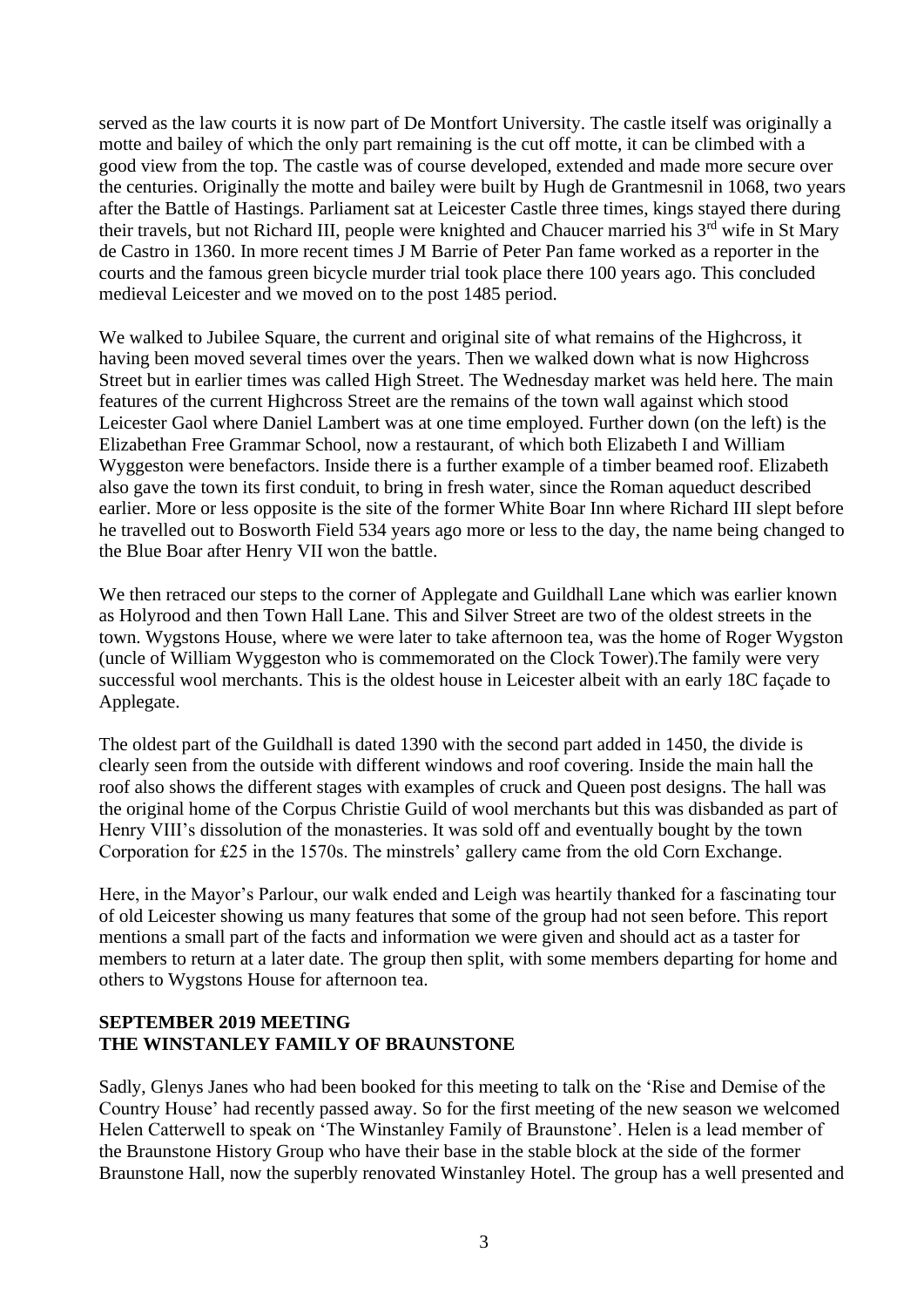extensive display of photos and documents about the old village of Braunstone and a fascinating exhibition of artefacts relating to the Winstanley family, many donated by present family members who live elsewhere in the UK.

Helen's talk was centred on the many generations of the family nearly all of whom were confusingly named Clement, and each had several children. She also mentioned the unusual arrangement of the boundary between city and county running along the centre (not to one side) of Braunstone Lane. This situation arose because originally the whole of the village and park was in the county but when the city authorities wanted to purchase the park for the purpose of constructing a housing estate, the family resisted and eventually a compulsory purchase took place and the city boundary was extended. Clearly the two local authorities could not agree so a centre line down the middle of the road was adopted. The Hall itself was included in the purchase and eventually became a school, fondly recalled by older people who lived in Braunstone as children. Eventually the school closed and the building suffered much vandalism until it was bought and converted into the hotel, a project recognized by several awards. The original stable block is well used and the gardens continue to be maintained by the council and are open to the public. Braunstone Park itself was used by the Americans as a camp in WWII, while the school was still open, leading to some interesting memories for those attending at the time!

On a summer evening visit to Kirby Muxloe and its castle several years ago we were told that the Winstanleys bought the castle and half of the village and Helen reminded us of this link during her talk. Other links with Wigston were that Anna Jane Winstanley eldest daughter of the Rev. George Winstanley married C.M.D.R. Ralph George Pochin R.N. of Barkby in 1855. Also back in time before a police force was established farmers and landowners evolved their own methods of protecting their livestock. Owners got together in groups, the local one being the Great Wigston  $\&$ Blaby Association for the Prosecution of Felons. Members met every six months at alternate venues, paid a subscription to cover the cost of employing people to patrol the fields, and to compensate any of their number who became a victim anyway. They also enjoyed a chat over a good lunch. It is on record that Clement Winstanley Esq. of Braunstone Hall rode over to Wigston on 4/5/1830 to such an event hosted by the landlord of the Blue Bell in Bell Street. As well as many well know local names, other members of note present on that day were Henry Halford Esq., of Wistow Hall and John Clarke Esq., of Little Peatling.

Helen was thanked for stepping in at the last minute, she donated her fee to the Braunstone History Group.

#### **OBITUARY OF CLEMENT WINSTANLEY ESQ (1775-1855)**

Jan 25. At his residence, Brookfield, Nr. Teignmouth, Devon in his 80<sup>th</sup> year, Clement Winstanley Esq., of Braunston House, Nr Leicester, a deputy Lieutenant and Magistrate of Leicestershire.

The family of which Mr. Winstanley was the representative, of high antiquity in Lancashire, became connected with the county of Leicester in 1650, in which year James Winstanley purchased the Manor of Braunston from the family of the Hastings. Since that period the family has constantly taken part in the affairs of the borough or county. The purchaser of Braunston held the Office of Recorder of Leicester from 1653 to 1662 and his grandson James Winstanley represented the borough in Parliament for seventeen years, till his death in 1718.

Clement Winstanley the fourth in descent from the Recorder, took a very active part in county matters as a magistrate, and for a time Vice-Lieutenant, and in 1774 the year of his shrievalty the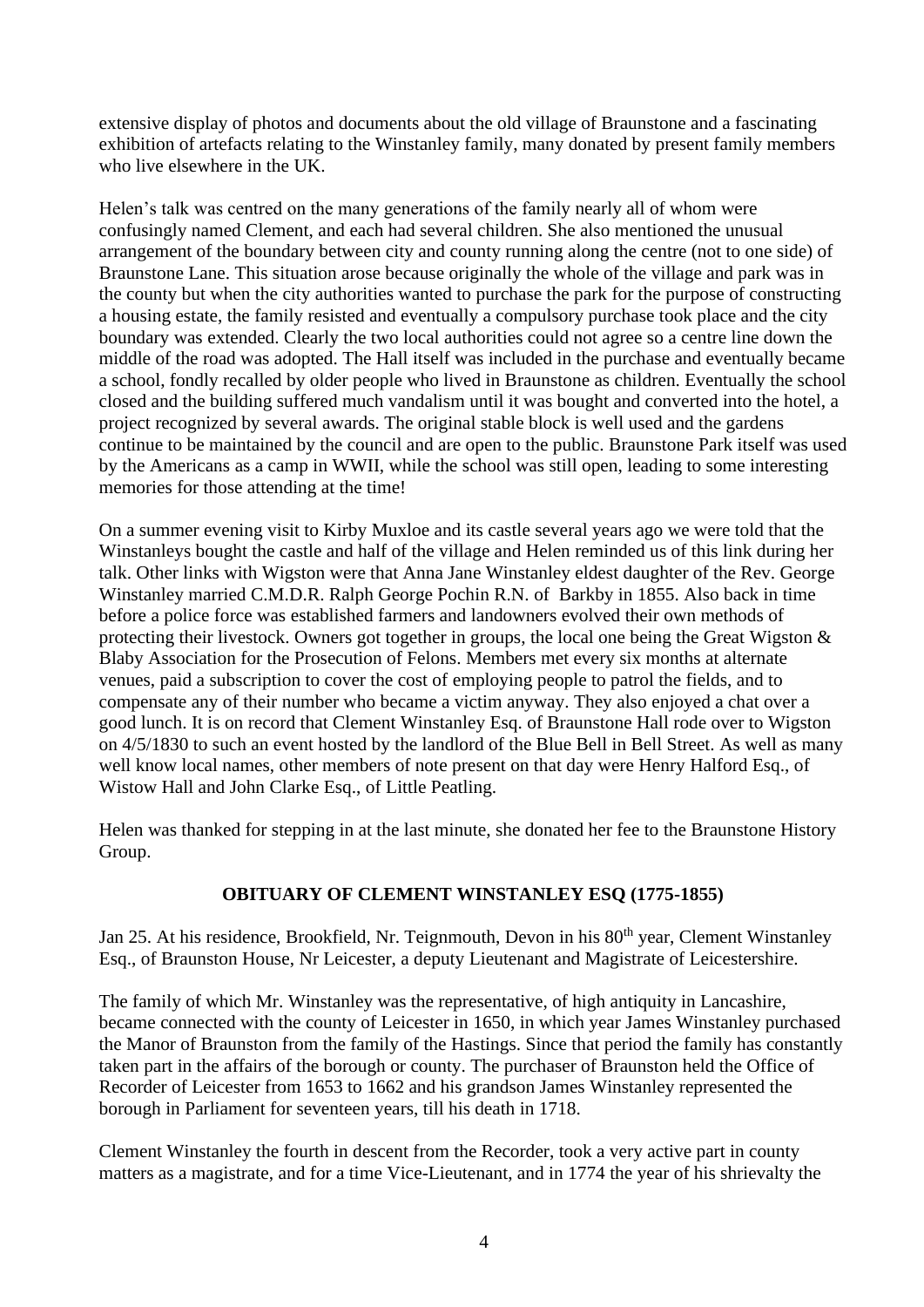gentlemen of the county showed their respect for him in a very marked manner, by escorting him from Braunston to Leicester Castle, arrayed in a uniform, and in military order. He married Jane, eldest daughter of Sir Thomas Parkyns, Bart, of Bunney Park, and was the father of Mr. Winstanley, the subject of the present notice.

Mr. Winstanley was born in 1775 and was educated at Uppingham School and at Pembroke College, Cambridge where he entered in 1792. In 1794 he quitted the university to take a company in the Prince of Wales' Fencibles, a regiment which his uncle Lord Rancliffe was at that time raising for service in Ireland; and in 1796 he obtained the rank of Major. He served in Ireland seven years, in the heat of the Rebellion, and on one occasion received the thanks of the Duke of York in general orders; it had fallen to him to escort a body of French prisoners with a very inadequate force, and surrounded on all sides by rebels; and nothing short of the vigilance and firmness displayed by Major Winstanley on the occasion could have brought the prisoners safe to their destination.

In 1798, after the engagement at Killalla, he was for sometime left in complete command of the Prince of Wales' Fencibles who remained to garrison the town, and on his resignation of the command into the hands of a superior officer, he received an address from the principal inhabitants, expressive of their "high sense of the manly spirit and activity" which he had manifested and to which they considered themselves in great measure indebted for the tranquility they had enjoyed.

In 1802 the Prince of Wales' Fencibles were disbanded and he returned to England, where the next year he joined the Leicestershire Militia as Lieutenant Colonel, and brought the regiment into the highest state of discipline and good order. When soon after his father's death, he resigned, considering that he had important duties to perform in the county, the officers of the regiment requested the Duke of Rutland to use his influence to induce him to remain, and being unable to change his resolution, they presented him with a silver cup as a proof of their esteem and regard. In 1817 he served as High Sheriff at a time when the Luddite Riots imposed more than ordinary duties upon the office.

Subsequently he acted as Chairman of the Leicester & Swannington Railway Company, from the time when the line was first proposed until it was sold to the Midland Company, and the directors testified their appreciation of his services by the presentation of a handsome testimonial of plate. Of late years Mr. Winstanley's health had obliged him to withdraw almost entirely from Leicestershire, and to retire to a residence in the south of England, at Brookfield, near Teignmouth, where he expired.

The following notice of his character is extracted from one of the local papers:- "He had great amenity of manners and thorough English kind-heartedness. His benevolence was extensive and unostentatious. As a magistrate, a land lord, and a neighbour he was highly valued by all parties; and it may truly be said of him that few men ever better discharged the duties of an English country gentleman."

Having died unmarried he was succeeded in his estates by his nephew James Beaumont Winstanley Esq., only surviving son of the late Rev. George Winstanley, Rector of Glenfield in Leicestershire, who had died in 1862.

By Sylvanus Urban from the Gentleman's Magazine.

The above James Beaumont Winstanley (1832-1862) succeeded to the Winstanley estates upon the death of his uncle in 1855. By 1862 he was unmarried and High Sheriff of Leicestershire. He was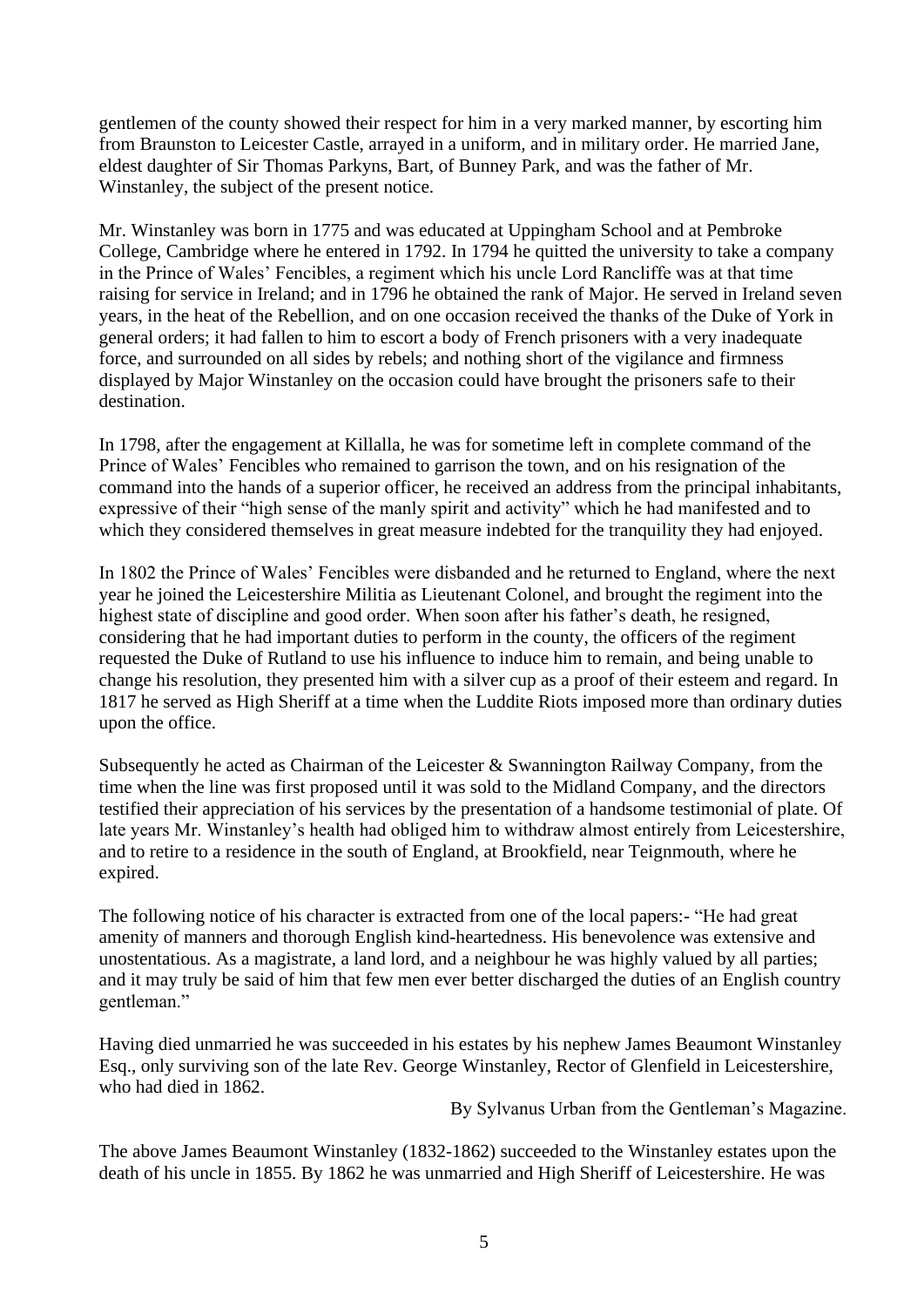travelling in Europe when lack of contact caused concern at home. A local detective "Tanky" Smith, noted for his different disguises, travelled to Germany and discovered James had drowned while crossing the Moselle River in a ferry boat about midnight. He had been buried as an unknown person. "Tanky" had the grave opened and ascertained it was James before closing it again.

There is a certain amount of mystery in this case with newspapers reporting several different stories but actually no-one really knows what happened to the poor man.

From newspaper accounts of the tragedy in 1862

#### **OCTOBER 2019 MEETING THOMAS COOK & THE TEMPERANCE MOVEMENT IN LEICESTER**

For this meeting, our second in the new venue at Wigston College, we welcomed back an old friend Neil Crutchley to speak on 'Thomas Cook and the Temperance Movement in Leicester'.

At the commencement of the 19C everybody drank alcohol, including children, because natural drinks such as milk and water were unsafe. However there was so much alcohol consumed that drunkenness caused severe social problems, paintings of the time clearly illustrated the extent of the situation. Although beer was commonly drunk, gin was introduced which only made matters worse. The government was cautious because abolition in America had caused the problem to go underground.

Under the 1830 Beer House Act the Government introduced a licensing system in order to control alcohol production; but by 1841, 45,000 licenses had been issued at £2 2s 0d each. The artist, Hogarth, created vivid illustrations of the problem of drunkenness emphasizing the use of pawnbrokers by the poor to obtain cash to buy beer and gin. However, gin was seen to be the worst of the two and so there was a movement, especially in the north of England to encourage beer drinking and this was the theme of the early temperance societies. The first being formed in Bradford in 1830 which resulted in the first temperance hall being built there in 1837.

Many followed in the northern cities which were also very non-conformist, as was Leicester. Eventually, Preston Temperance Society decided to campaign against all alcohol. This action alienated brewers and landlords, but the societies still met in pubs and hotels until they could construct their own halls. These were used not only for rallies against drink but also for all sorts of activities to encourage social improvement and entertainment much like non-conformist chapels at the time. However, amazingly, one Methodist chapel in Garstang, Lancashire did not like the Temperance Society meeting in its own chapel and so it had to build its own hall. There was disagreement between the Wesleyan and Primitive Methodists, the former not wishing to support the movement and the latter offering assistance.

Thomas Cook was born in 1808 in Melbourne, Derbyshire (place of a GWHS visit in 2018, a local centre for market gardening). His father died when he was four years old and when he was 10 he started work in a market garden where his boss was a drunkard. The same situation occurred in his next job as a carpenter, but after this he became a printer and a devout Baptist and he definitely did not drink, signing the pledge in 1833. He eventually became a Baptist Evangelist. He organised a train excursion to a temperance rally in Loughborough and moved to 1, King Street, Leicester where he was a bookseller and the premises became a base for the temperance movement in the south midlands. At the time there were 223 licensed premises and 136 beer shops in Leicester.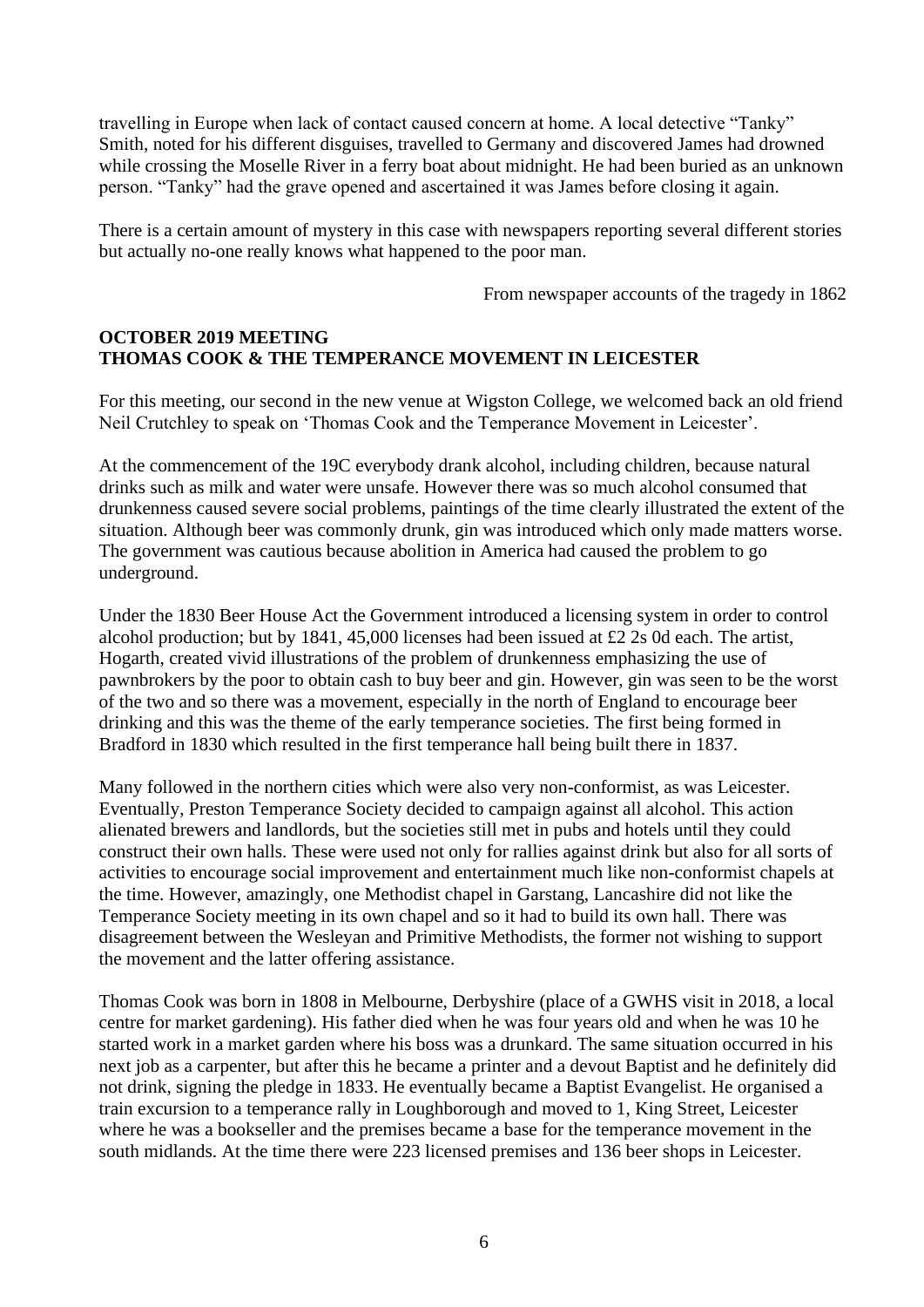Cook worked with local industrialist Thomas Corah to raise funds for a temperance hall in the town and although the first suggestion of such a hall in Leicester was in 1843, a site was not purchased until 1850 when a company was formed with Cook as Secretary. The site was located on Granby Street and cost £452.10s 0d. Nine trains full of visitors arrived for the laying of the foundation stone in 1852 and on completion the following year the cost had amounted to circa £10,000.

Both the exterior with Greek columns and the interior with a barrel roof and galleries were very grand. There was space for 1700 people in the main hall with many side rooms for lectures, meetings and a library. The organ was installed later by local organ builder Joshua Porritt. The hall was the only suitable space in the town for grand concerts until the De Montfort Hall was built in 1913.

The Mayor opened the hall in 1853 when tickets for the event cost 2/6p, comparatively high to discourage the poor of the town. Eventually a splinter group built the Secular Hall to cater for the less well off. The Secular Hall still exists on Humberstone Gate and is the oldest in the country outside London. But, Cook demonstrated his support for the poor when during the potato famine he purchased hundreds of tons of potatoes and resold them at cost. He also ran a soup kitchen.

Cook was definitely the force behind not only the Temperance Hall but the events. However, there were problems, the hall was cold and poorly lit and when two concerts were going on at the same time in different rooms, the sound transmitted through the building. Cook gave talks on his world travels which he was developing at the time. At the same time a hotel was being created next door to the hall and Cook and his wife ran this as a reasonably priced temperance commercial hotel, ideal for travellers arriving at the station on London Road. The nearby Wyvern Hotel (where Elizabeth House now stands next to the railway station and designed by Arthur Wakerley) was also a temperance hotel.

The hotel and hall contributed well to the street scene in Granby Street leading down to the clock tower with the Midland and National Provincial Banks, the Grand Hotel and the Victoria Coffee House further down the road. The hall declined after 1913 and was sold for £8,000, becoming the Essoldo cinema, also known by other names, before it was demolished.

The Temperance Movement encouraged the development of coffee houses of which there were several in Leicester perhaps the most notable being the Eastgates Coffee House, still in existence near the clock tower.

Altogether a very interesting talk, well presented, about the 'other side' of a local person who remains famous despite the recent problems caused by the collapse of the travel company which he founded.

Neil donated his fee for the talk to the 'Dr George Gray Memorial Trust' which supports high standards in choral music at Leicester Cathedral.

August & October meeting reports by Colin Towell. September one by Colin Towell & Tricia Berry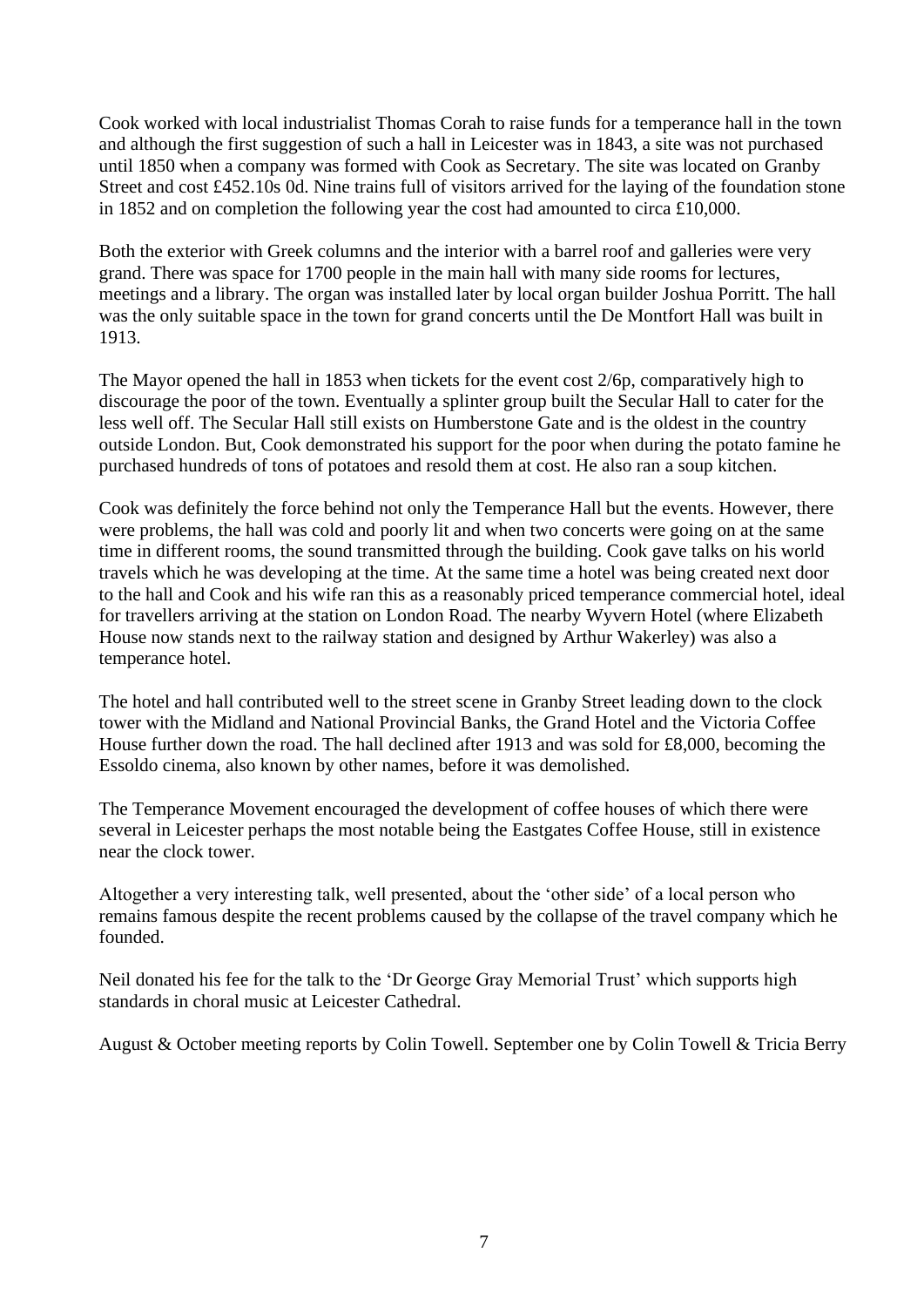## **A FEW PROBLEMS AT OUR NEW VENUE**

A change of venue is always a problem both for our committee and our members, our September meeting was no different.

Our problems started with our booked speaker having passed away. Helen Chatterwell from Braunstone History Group kindly stepped in to help us out. Our thanks to Helen for her efforts.

The committee tried to forestall any problems by visiting the hall ahead of the meeting to have a trial run. The new sound system worked well on the microphones and was fully audible at the rear of the theatre. However, on the day, the use of the 'lapel' microphone did cause some issues. This we have now fixed with a cheek microphone for the speaker which cannot be covered with a hand or book or clothing. Let's hope all will be well.

However, can I ask that members who are having difficulties hearing to please make the fact known by raising your hand so that Peter or I can see the issue and correct it immediately. We will run a complete sound test before each meeting to make sure everyone is comfortable with the sound.

We also thought that there might be a few members who needed a guiding hand on arrival on the campus, so we had our own car park attendant on duty in his high 'Vis' jacket. (See picture).

It has been reported to us that on exiting the hall members found the steps in darkness. We have now sorted this issue and lights will be on outside the entrance.

I look forward to seeing you all at future meetings.

Mike Forryan Chairman



Colin Towell welcoming members at the new venue Wigston College Hall on 18<sup>th</sup> September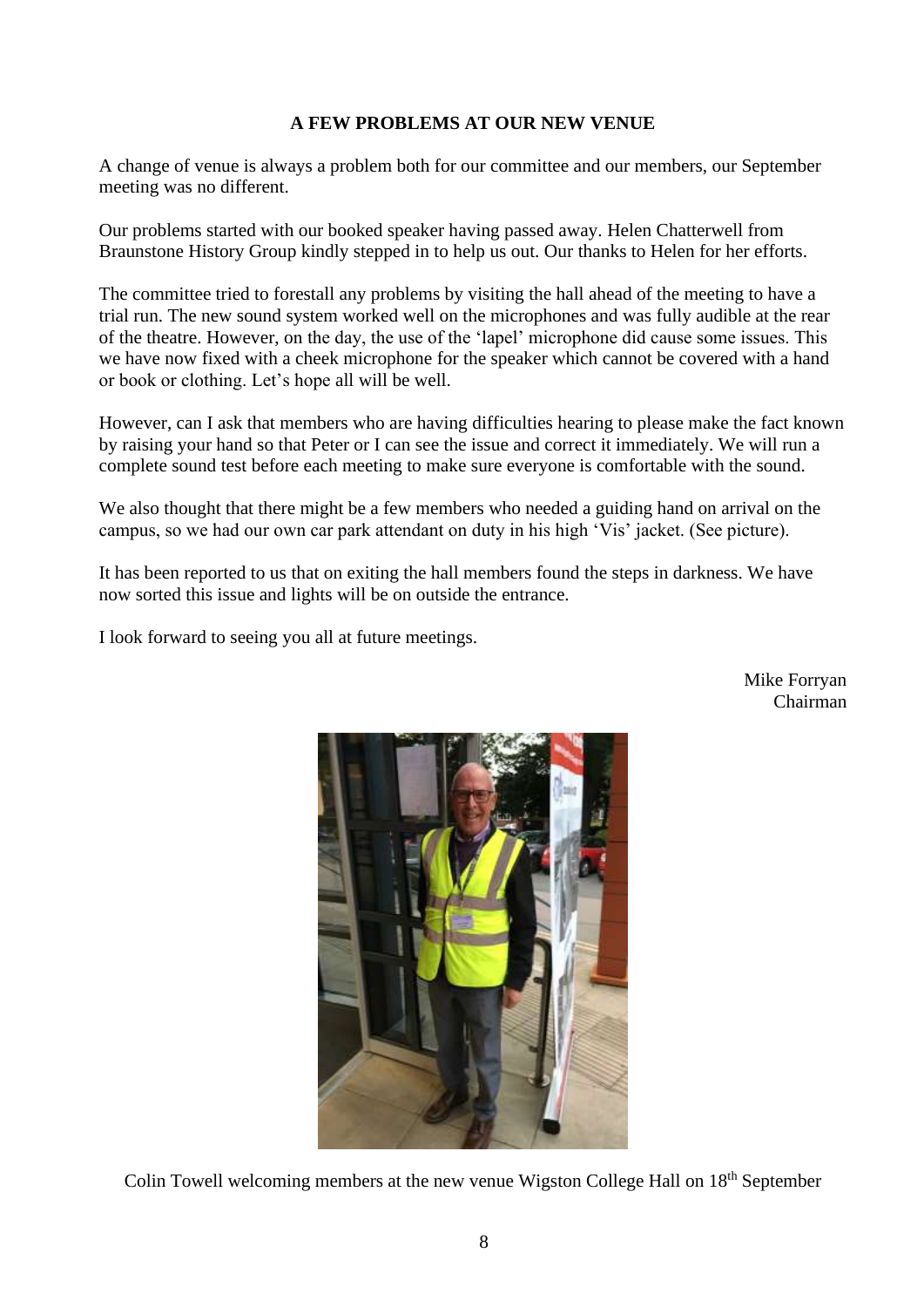#### **GRANVILLE ROAD IN THE EARLY DAYS**

#### **NAMING THE ROAD AS REPORTED IN THE LEICESTER CHRONICLE &**

#### **LEICESTERSHIRE MERCURY 19/10/1872**

#### **Wigston Fields**

"Some years ago the Freehold Land Society of Leicester purchased a tract of land for building purposes, and it was designated by the above name. A substantial road was made through the property, and the land on either side divided into shares for the erection of dwellings of a superior class. One of the first to give effect to the scheme was Mr. John Holland, builder, of Leicester, who erected several pretty villas on the road. His example was soon followed, and now may be seen on both sides of the way handsome villas, with grounds laid out in an artistic manner, occupied by gentlemen who have retired from business, or are desirous of a pleasant country retreat. It is sufficient to say that the whole of the shares have been purchased, and utilised for building or horticultural purposes, and Wigston Fields now is one of the most charming and salubrious situations within a four mile radius of Leicester.

The altered condition of the neighbourhood induced several of the freeholders to think that the term "Wigston Fields" was not the most appropriate, and, although they were fully aware of the poetic dictum, that "a rose by any other name would smell as sweet" resolved to give another appellation to the road.

With that view a meeting of the owners of the estate was convened at the hostelry of Mr. Leonard Sibson, on Wednesday evening last week, to consider the question. At the time named the great majority of the owners were present, and under the presidency of Mr. John Holland, who was unanimously voted to the chair (and not inaptly termed the "father of the colony"), various names were submitted to the meeting. The names proposed were respectively Lansdowne-road, Westbourne-road, Carlton-road, Granville-road, Springfield-road and Villa-road, when, upon being balloted for, the name Granville-road was, by a great majority, resolved upon as the future designation of the road, to be superadded to that of Wigston Fields.

After this part of the business had been transacted, W.T. Crick Esq., brought before the meeting various questions affecting the interest of the residents on the estate, amongst which was the gas and postal requirements, for the forwarding of which the speaker had, for the benefit of the owners generally, made considerable efforts. Mr. Crick, who had prepared memorials to the Wigston Gas Company, and to the postal authorities respectively, fully detailed the disadvantages under which the residents laboured from the absence of postal facilities, and the non supply of gas, the meeting unanimously adopted the suggestions made by him, and signing the memorials he had prepared. A unanimous vote of thanks was afterwards passed to Mr. Crick for the interest he had taken in the matter, and to Messrs. J.E. Holland and Clarke of Leicester, under whose auspices the meeting had been called together. It was also resolved that a levy be made upon the owners of property in Granville-road, to defray the expense of a thorough repairing of the road.

At the close of business "mine host" served up a capital supper, which received ample justice. Upon the removal of the cloth, the usual loyal and patriotic toasts were given and responded to as they deserved. Mr. Gamble of Leicester, proposed the toast of the evening, "Success to Granville-road, Wigston Fields" remarking he thought it quite right that a more distinctive name should be given to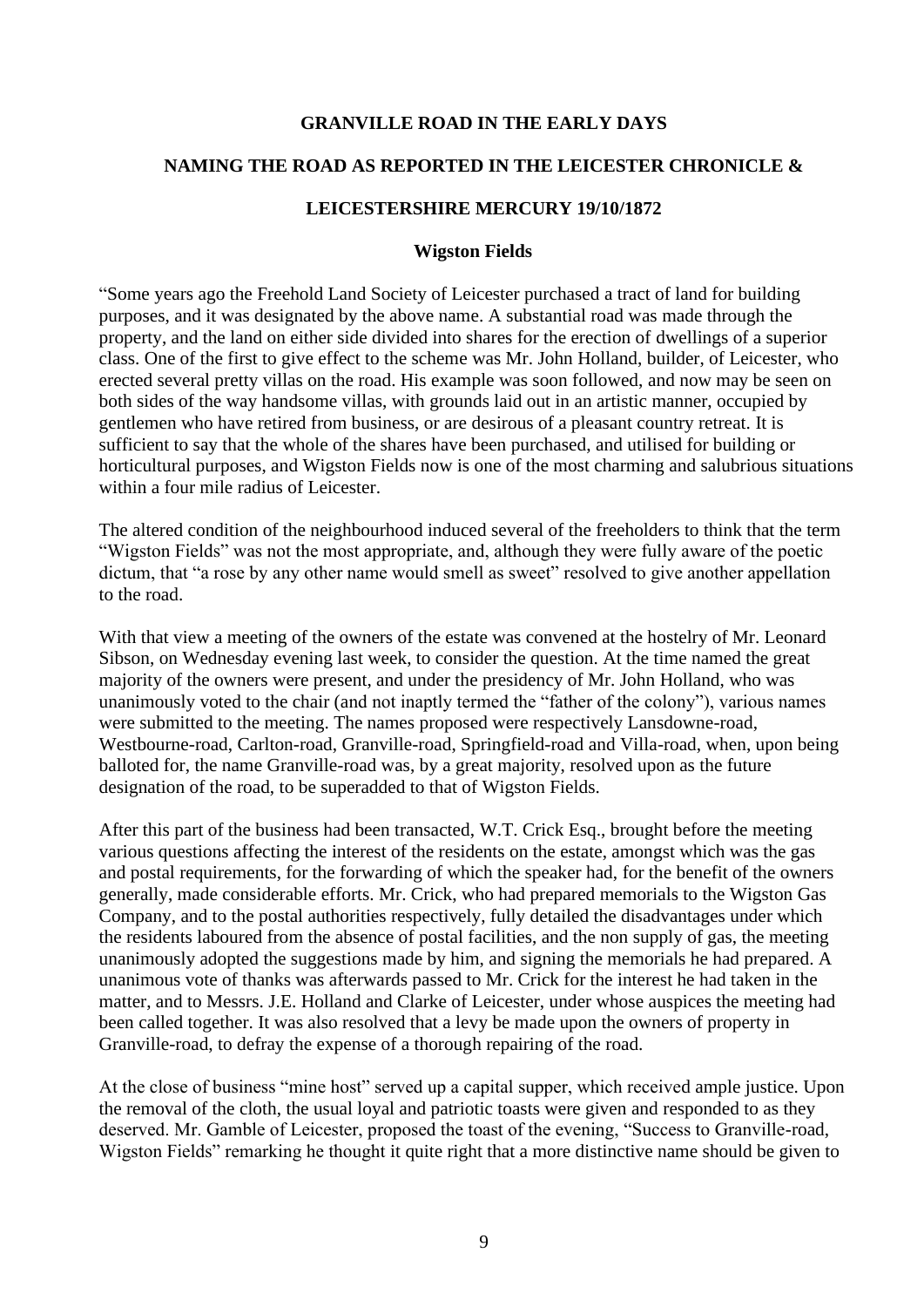the road, considering the great improvement effected there during the last few years, and the rapid increase in the value of land there, owing to that fact and other concurrent circumstances. Mr. Fleming spoke to the toast, and said that without being egotistical, he might claim to be the originator of the Freehold Land Society, under whose direction the present road was opened. Mr. Clarke then gave a very humorous recitation, entitled "Bullum versus Boatum" which being given a peculiarly humorous style, elicited great laughter. Mr. Rowe followed with a song of a bacchanalian character - Mr. Clarke again favoured the company with another comic reading, with equal success – Mr. Fleming spoke of the salubrity of the situation, and that he went back to business of a morning greatly invigorated – Mr. Pratt and Mr. Pridmore also spoke – Mr. A. Clarke gave a recitation from "The Lady of the Lake" which with toasts, and harmony, and votes of thanks to the Chairman and Vice-chairman, brought the proceedings to a close."

All the people mentioned above were presumably residents but only the following have been positively identified. William Throne Crick was a retired shoe manufacturer who lived in one of the bigger properties named Rood House at the time. Records suggest this is the one now known as Mitcheldene. He was a brother of the perhaps better known Thomas Crick also a shoe manufacturer. The builder John Holland also came to live in Granville Road, his name is associated with both Sunnyside and Lorraine Villa, and Josiah Fleming lived at Ivy Cottage. William Gamble was another owner of one of the big houses. The meeting was held at Leonard Sibson's hostelry on Leicester Road, later to be named The Royal Oak.

#### **A LOOK AT ONE PROPERTY – IVY COTTAGE**

The Leicester Freehold Land Society held a ballot to sell the plots of land after their AGM on 25<sup>th</sup> October 1855. A total of 12 people purchased 29 of the available lots. Seven further lots were left unsold at this time. Plot 5 which consisted of the ground upon which numbers 18 and 20 (Ivy Cottage) were later built was purchased by William Joiner. William was a Leicester framework knitter, living at 20, Garden Street, St. Margaret's, Leicester.

Sometime before 1867 John Neale Petty, a Leicester solicitor, but originally from Deddington, Oxfordshire, had acquired this land. At the time it was described as a parcel of land, 1350 sq. yds., bounded to the North 105 ft. by Freehold Road, (later Granville Road), to the East 117 ft. by land belonging to Wm. Stevenson, to the South 105 ft. by land belonging to Captain Baddeley and to the West 114 ft. by land belonging to David Henry Horn. In 1867 he paid Wigston Church rates of £11 for a "summer house" and land plus £2.4.0. for separate land. He still retained his regular address at 17, Halford Street, Leicester. On 23/7/1869 he sold the property to Josiah Fleming.

Josiah Fleming was a Leicester businessman owning J. Fleming & Co., printers, chromo lithographers, stationers and book binders at 112, Wellington Street, Leicester where he employed about 80 staff, both men and women. He lived at 25/27 Upper Tichborne Street, Leicester but was born in Halifax.

When Josiah put his property up for sale on 26/6/1880 in the Leicester Chronicle & Mercury it was described as a:

"Freehold garden and building site with a spacious well fitted brick built and slated summer house with kitchen, cellar, yard and outbuildings and large garden thereto, situate on the Granville Road, Wigston Fields, in the occupation of Mr. Josiah Fleming, the owner. The garden comprises a tastefully laid out flower garden with lawn, flower beds, and borders, planted with shrubs etc; also a productive kitchen garden well stocked with vegetables and choice fruit trees; it is in an excellent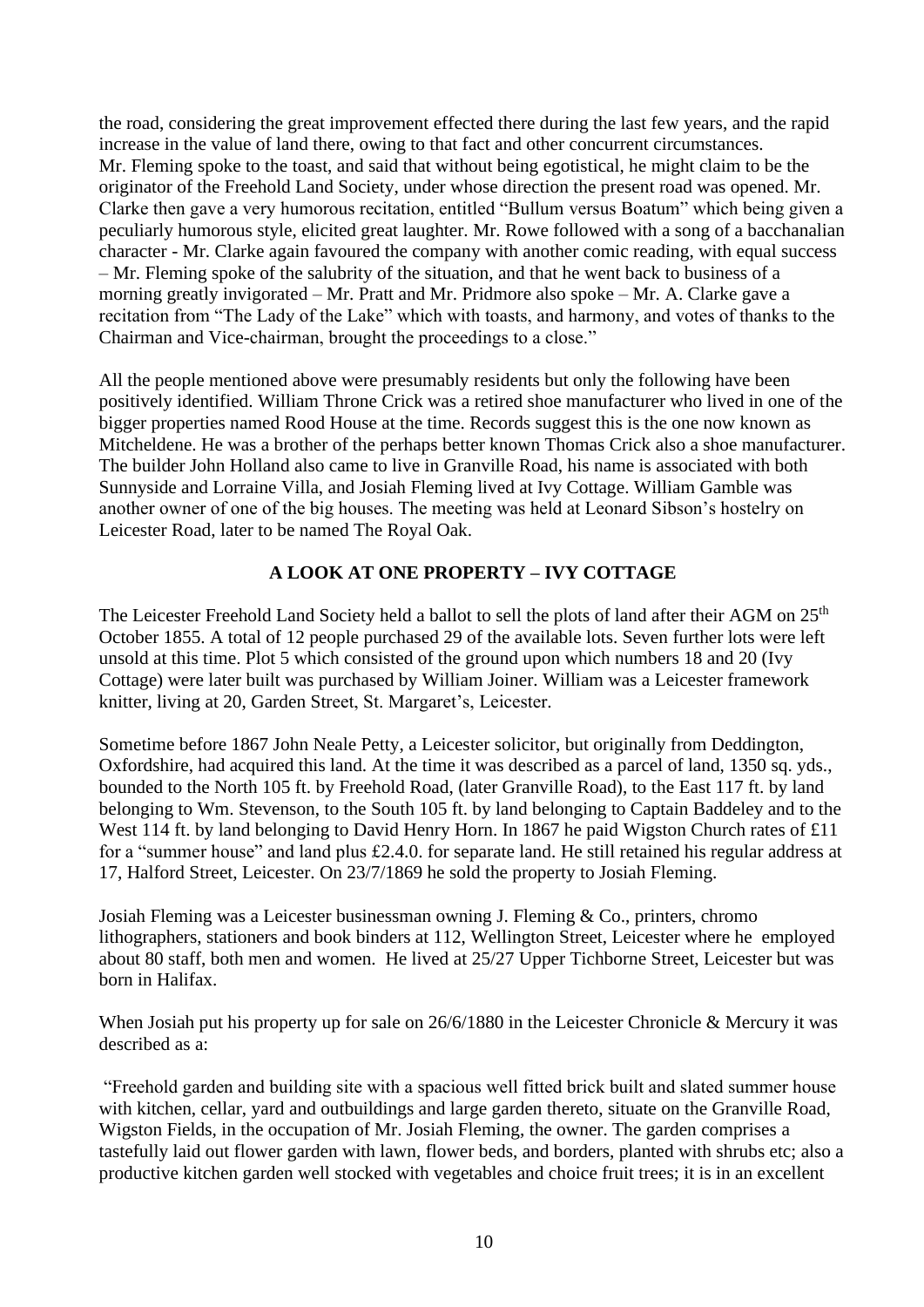state of cultivation, enclosed on two sides by a substantial brick wall, and in every respect well adapted as a site for the erection of a Villa. The property has a frontage of about 38 yards to the Granville Road, and contains a total area of 1,400 sq.yds. or thereabouts".

It did not sell, or was perhaps withdrawn at the time, but on 30/10/1889 Josiah, by then living in Aylestone, sold it to Sarah Lowe for £150. It was then described as a parcel of land on Granville Road, 1350 sq. yds., bordered to the east by land belonging to the late Leonard Sibson, to the south by land belonging to the late John Yates and to the west by land belonging to the late Mr.Chambers.

Sarah Lowe was a single lady brought up in a modest household in Birstall. She worked as a hosiery hand and later as a home nurse. In the 1891 census she was listed as aged 61, living on her own means at Ivy Cottage and with her niece Harriett Ireland aged 27, living with her. Harriett was the daughter of George and Mary Ireland who also lived in Granville Road at a house named Iona. Mary Ireland nee Lowe was Sarah's sister.

It is most likely that it was Sarah who upgraded the house to a villa and named it Ivy Cottage. She later moved to 6, Knighton Fields Road, Leicester in about 1898 and in the 1901 census Ivy Cottage was occupied by James Seddon, a boot manufacturer, his wife Julia and their 3 year old daughter Jessie. On 29/3/1904 Sarah sold the house to Louisa Anne Stone of Carlton House, Countesthorpe for £450. At this time it was occupied by a Mr. Hill.

Louisa Stone was another single lady, brought up in a farming family at Barkby Thorpe, Leicestershire. She lived with her family and worked as a dressmaker and then as housekeeper to her brother. By 1881 she was working as housekeeper to a farmer in Gilmorton where she stayed at least ten years. By 1901 she was at the above mentioned Carlton House in Station Road, Countesthorpe where she is described as living on her own means. Also living with her as a boarder was a young bank clerk, and a fourteen year old servant was employed.

By 1912 she was staying with her married sister Ellen Cooper in Hull. It seems most likely she bought Ivy Cottage as an investment as there is nothing to suggest she ever lived there. On 28/9/1921, by then living at 410, Narborough Road, Leicester she sold the cottage to Annie Ellen Louisa Whitehouse for £580. At this time it was occupied by Harold Bower. Louisa died at 13, New Walk, Leicester in 1925.

Annie Whitehouse was also a single lady who was born in West Hallam, Derbyshire into a farming family. She attended boarding school in Birmingham. By 1891 the family had moved to Thorpe Satchville, Leicestershire and Annie worked as a school teacher. By 1901 she was living with her brother Henry, a coal merchant in Leicester. By 1911 she had moved to 3, Hobart Street, Leicester, when she took in a lodger and was living on her own means.

On 16/5/1925 she sold Ivy Cottage and 690 Sq.Yds of garden (about half the original size) to Henry Sisson Martin for £750. She died in 1933 and her address at this time was Dunstall, Granville Road. This was the name of No.18, next door to Ivy Cottage making it likely she had retained the remaining area of approx. 660 Sq. Yds of land and had Dunstall built for her own use.

This discovery of the three single ladies, Sarah, Louisa and Annie, seems to suggest hard working people who because there was no husband to support them, saved throughout their working lives in order to fund a comfortable retirement in the days before pensions and the various other savings schemes available now.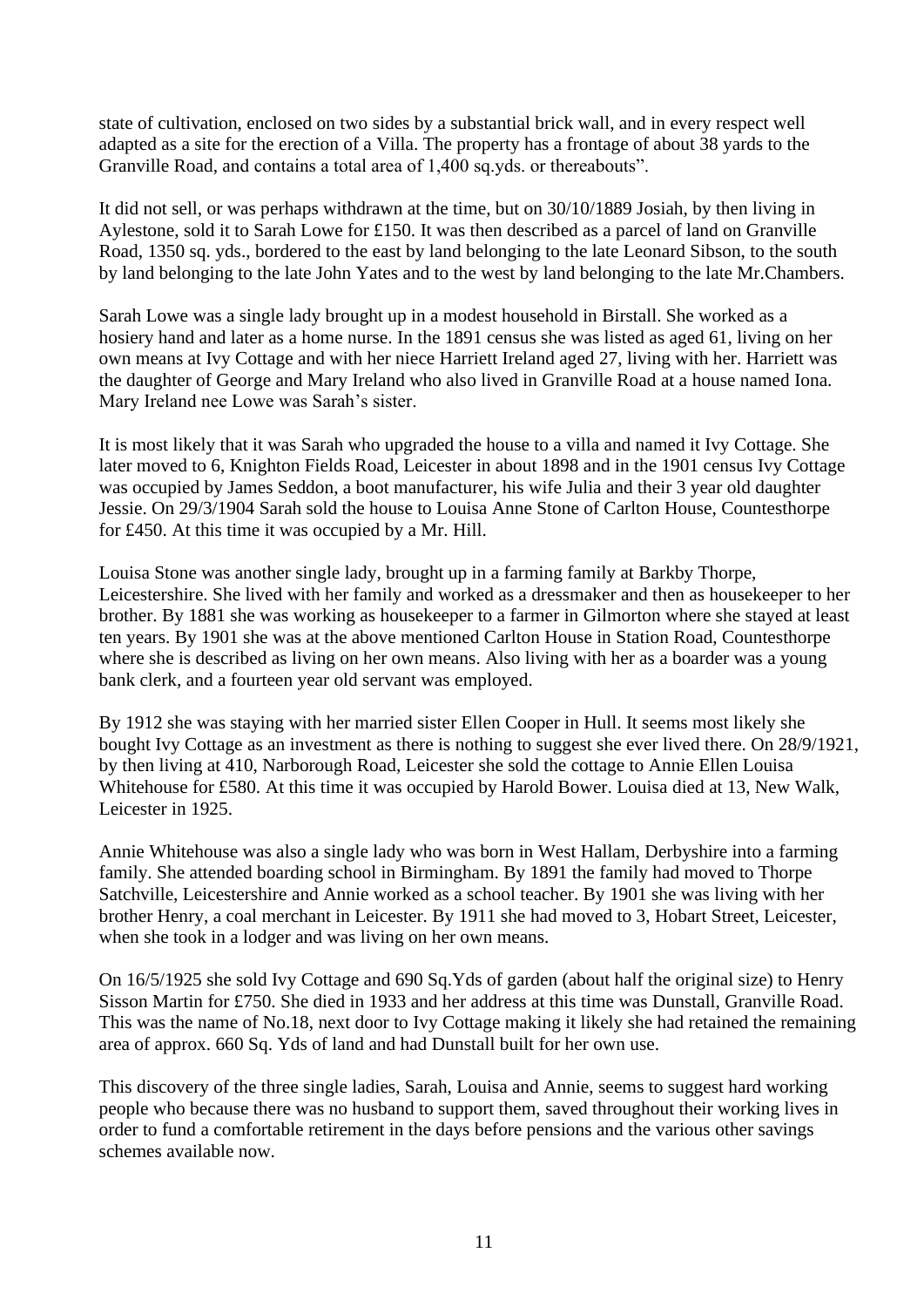The next owner of Ivy Cottage, Henry Martin, was living at 19, Sykefield Road, Leicester at the time of the purchase. Henry was unmarried and worked as a cashier and secretary at an engineering company. He changed the name of the house from Ivy Cottage to Woodcroft. When the 1939 register was compiled (a war time census of the population), Henry was living at Woodcroft with his widowed mother Mary Martin and two of his sisters, Emily Russell nee Martin, a tax clerk and Dorothy Helen Martin a chartered accountant.

Henry died in 1973 still living at Woodcroft which he left to Emily Russell. Emily sold the house on 19/9/1975 to John Raymond Smith and his wife Rita Joyce, the latter owning it until 2003. They reverted the name of the property back to Ivy Cottage.

There have of course been other owners since 2003 but for reasons of privacy I chose not to include them.

My grateful thanks to the present owners of Ivy Cottage for very kindly making their deeds available to me.

Tricia Berry

\* \* \* \* \* \* \* \* \* \* \* \* \* \* \* \* \* \* \* \* \* \* \* \* \* \* \* \* \* \* \* \* \* \* \* \* \* \* \* \* \* \* \* \* \* \* \* \* \* \* \*

# **WIGGY'S CHILD 1926-1939**

#### **HOSPITAL HOURS (Part seven of Doreen Boulter's childhood memories)**

I was a victim of the Diphtheria epidemic that swept the county in the 'thirties. Carried into the large hospital ward, empty beds stretched on both sides as far as I could see. Tucked into the first bed, all by myself in the empty ward, I was lonely and frightened. Hospitals were grim in those days and highly regimented. You were not supposed to enjoy yourself in hospital, you were there to get well with the minimum of fuss and the maximum speed.

A young Scottish nurse was sent to keep me company and she talked to me about Scotland and how she loved to dance the Scottish Reels. Intrigued, I asked her to dance a spirited Highland Fling, Sister appeared.

One look at Sister's scandalized face was enough. Poor nurse was peremptorily dispatched with the scathing comment that not only had she brought the whole of the Nursing Profession into disrepute, she had actually endangered her young patient, even the youngest probationer was aware of the fact that excitement would have a detrimental effect on a feverish child.

I was left to the administrations of Sister. After peering down my throat and "tutting" she proceeded to give me an injection in my bottom, covering the site with sticking plaster. Nurse Jackson came next wielding a bedpan which I was instructed to use forthwith.

During the night I was frequently awakened by trolleys bearing inert forms, bring pushed past my bed. Within three days, the ward was filled to capacity. Extra beds were shoved into any vacant space available. Finally, my bed was pushed inside the men's ward, temporarily said Nurse. My sojourn with the men was short lived. It was considered quite unsuitable and a niche was found in the ladies' ward for me.